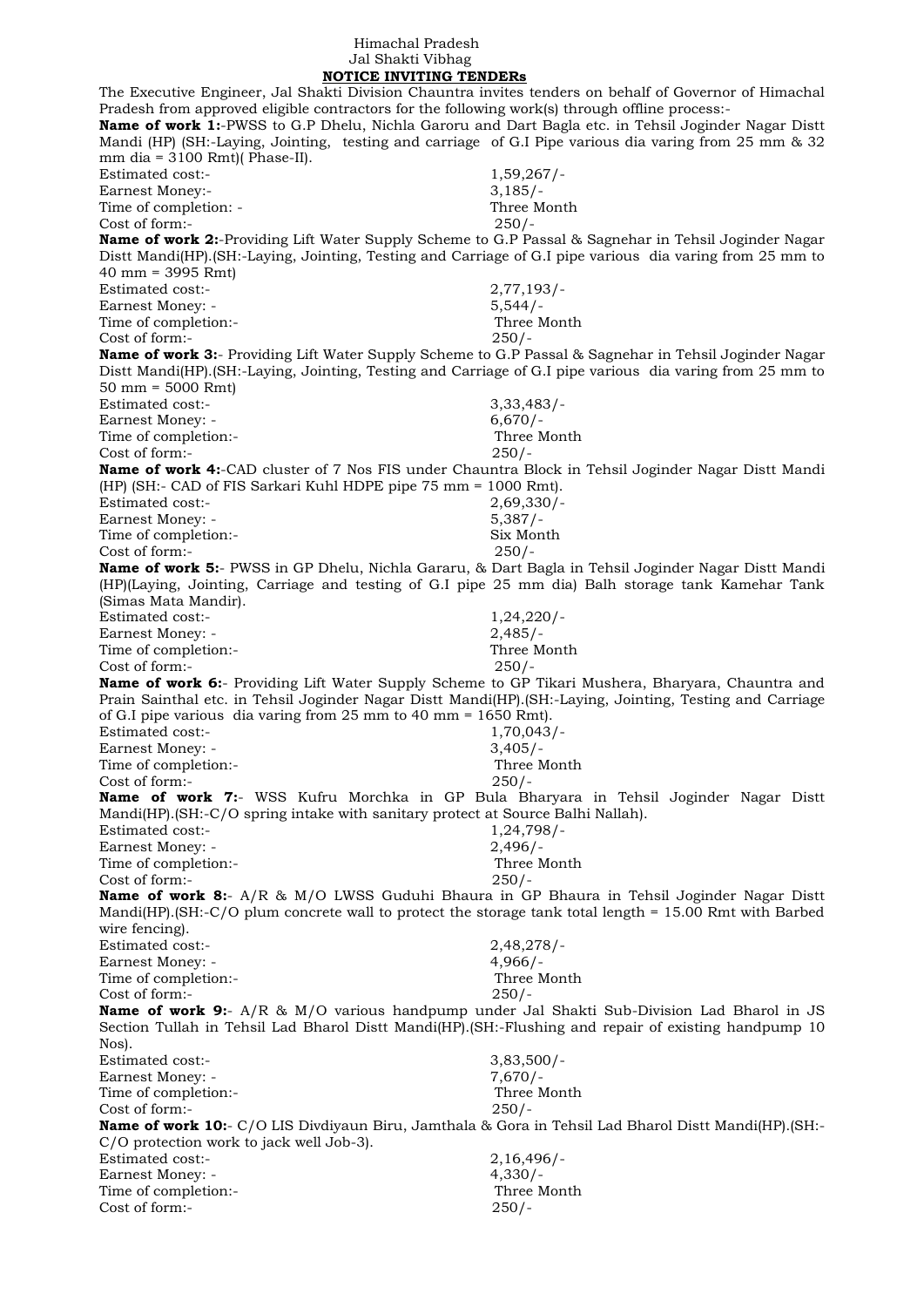| -:Name of work 11:- C/O LIS Divdiyaun Biru, Jamthala & Gora in Tehsil Lad Bharol Distt Mandi(HP).(SH<br>C/O protection work to jack well Job-4).                                                                                                                           |                          |
|----------------------------------------------------------------------------------------------------------------------------------------------------------------------------------------------------------------------------------------------------------------------------|--------------------------|
| Estimated cost:-                                                                                                                                                                                                                                                           | $2,16,496/-$             |
| Earnest Money: -                                                                                                                                                                                                                                                           | $4,330/-$                |
| Time of completion:-                                                                                                                                                                                                                                                       | Three Month              |
| Cost of form:-                                                                                                                                                                                                                                                             | $250/-$                  |
| Name of work 12:- PWSS to GP. Dhelu, Nichla Garoru and Dart Bagla etc. in Tehsil Joginder District<br>Mandi H.P (SH:-Laying, Jointing, Testing and Carraige of GI pipe 32 mm to 50 mm dia=2450 Rmt.)<br>Phase-II                                                           |                          |
| Estimated cost:-                                                                                                                                                                                                                                                           | $1,45,359/-$             |
| Earnest Money: -                                                                                                                                                                                                                                                           | $2,907/-$                |
| Time of completion:-                                                                                                                                                                                                                                                       | Three Month              |
| Cost of form:-                                                                                                                                                                                                                                                             | $250/-$                  |
| Name of work 13:- PWSS to GP. Dhelu, Nichla Garoru and Dart Bagla etc. in Tehsil Joginder District                                                                                                                                                                         |                          |
| Mandi H.P (SH:-Laying, Jointing , Testing and Carraige of GI pipe 40 mm =2800 Rmt.) Phse-II<br>Estimated cost:-                                                                                                                                                            | $1,67,965/-$             |
| Earnest Money: -                                                                                                                                                                                                                                                           | $3,359/-$                |
| Time of completion:-                                                                                                                                                                                                                                                       | Three Month              |
| Cost of form:-                                                                                                                                                                                                                                                             | $250/-$                  |
| <b>Name of work 14:</b> - PWSS to GP. Ahju, Badehar, Matroo & Talkehar in Tehsil Joginder Nagar District<br>Mandi H.P (SH:-Laying, Jointing, Testing and Carraige of GI pipe various dia varing from 25 mm to 50<br>mm=2000 Rmt including 20 Nos. House hold connection).  |                          |
| Estimated cost:-                                                                                                                                                                                                                                                           | $1,60,580/-$             |
| <b>Earnest Money: -</b>                                                                                                                                                                                                                                                    | $3,312/-$<br>Three Month |
| Time of completion:-<br>Cost of form:-                                                                                                                                                                                                                                     | $250/-$                  |
| <b>Name of work 15:</b> - PWSS to GP. Ahju, Badehar, Matroo & Talkehar in Tehsil Joginder Nagar District                                                                                                                                                                   |                          |
| Mandi H.P (SH:-Laying, Jointing, Testing and Carraige of GI pipe various dia varing from 25 mm to 50<br>mm=1895 Rmt including 20 Nos. House hold connection).                                                                                                              |                          |
| Estimated cost:-                                                                                                                                                                                                                                                           | $1,52,014/-$             |
| Earnest Money: -                                                                                                                                                                                                                                                           | $3,040/-$                |
| Time of completion:-<br>Cost of form:-                                                                                                                                                                                                                                     | Three Month<br>$250/-$   |
| <b>Name of work 16:</b> - PWSS to GP. Ahju, Badehar, Matroo & Talkehar in Tehsil Joginder Nagar District                                                                                                                                                                   |                          |
| Mandi H.P (SH:-Laying, Jointing, Testing and Carraige of GI pipe various dia varing from 25 mm to 50<br>mm=1890 Rmt including 20 Nos. House hold connection).                                                                                                              |                          |
| Estimated cost:-                                                                                                                                                                                                                                                           | $1,52,898/-$             |
| Earnest Money: -                                                                                                                                                                                                                                                           | $3,058/-$                |
| Time of completion:-                                                                                                                                                                                                                                                       | Three Month              |
| Cost of form:-                                                                                                                                                                                                                                                             | $250/-$                  |
| <b>Name of work 17:</b> - PWSS to GP. Ahju, Badehar, Matroo & Talkehar in Tehsil Joginder Nagar District<br>Mandi H.P (SH:-Laying, Jointing, Testing and Carraige of GI pipe various dia varing from 25 mm to 50<br>mm=1800 Rmt including 20 Nos. House hold connection).  |                          |
| Estimated cost:-                                                                                                                                                                                                                                                           | $1,50,054/-$             |
| Earnest Money: -                                                                                                                                                                                                                                                           | $3,001/-$                |
| Time of completion:-                                                                                                                                                                                                                                                       | Three Month              |
| Cost of form:-                                                                                                                                                                                                                                                             | $250/-$                  |
| <b>Name of work 18:</b> - PWSS to GP. Ahju, Badehar, Matroo & Talkehar in Tehsil Joginder Nagar District<br>Mandi H.P (SH:-Laying, Jointing , Testing and Carraige of GI pipe various dia varing from 25 mm to 50<br>mm=2150 Rmt including 20 Nos. House hold connection). |                          |
| <b>Estimated cost:-</b>                                                                                                                                                                                                                                                    | $1,77,934/-$             |
| Earnest Money: -                                                                                                                                                                                                                                                           | $3,559/-$                |
| Time of completion:-                                                                                                                                                                                                                                                       | Three Month              |
| Cost of form:-                                                                                                                                                                                                                                                             | $250/-$                  |
| <b>Name of work 19:</b> - PWSS to GP. Ahju, Badehar, Matroo & Talkehar in Tehsil Joginder Nagar District<br>Mandi H.P (SH:-Laying, Jointing, Testing and Carraige of GI pipe various dia varing from 25 mm to 50<br>mm=2200 Rmt including 20 Nos. House hold connection).  |                          |
| Estimated cost:-                                                                                                                                                                                                                                                           | $1,63,154/-$             |
| Earnest Money: -                                                                                                                                                                                                                                                           | 3,263/                   |
| Time of completion:-                                                                                                                                                                                                                                                       | Three Month              |
| Cost of form:-                                                                                                                                                                                                                                                             | $250/-$                  |
| <b>Name of work 20:</b> - PWSS to GP. Ahju, Badehar, Matroo & Talkehar in Tehsil Joginder Nagar District<br>Mandi H.P (SH:-Laying, Jointing, Testing and Carraige of GI pipe various dia varing from 25 mm to 50<br>mm=2350 Rmt including 20 Nos. House hold connection).  |                          |
| Estimated cost:-                                                                                                                                                                                                                                                           | 1,76,227/                |
| Earnest Money: -<br>Time of completion:-                                                                                                                                                                                                                                   | $3,525/-$<br>Three Month |
| Cost of form:-                                                                                                                                                                                                                                                             | $250/-$                  |
|                                                                                                                                                                                                                                                                            |                          |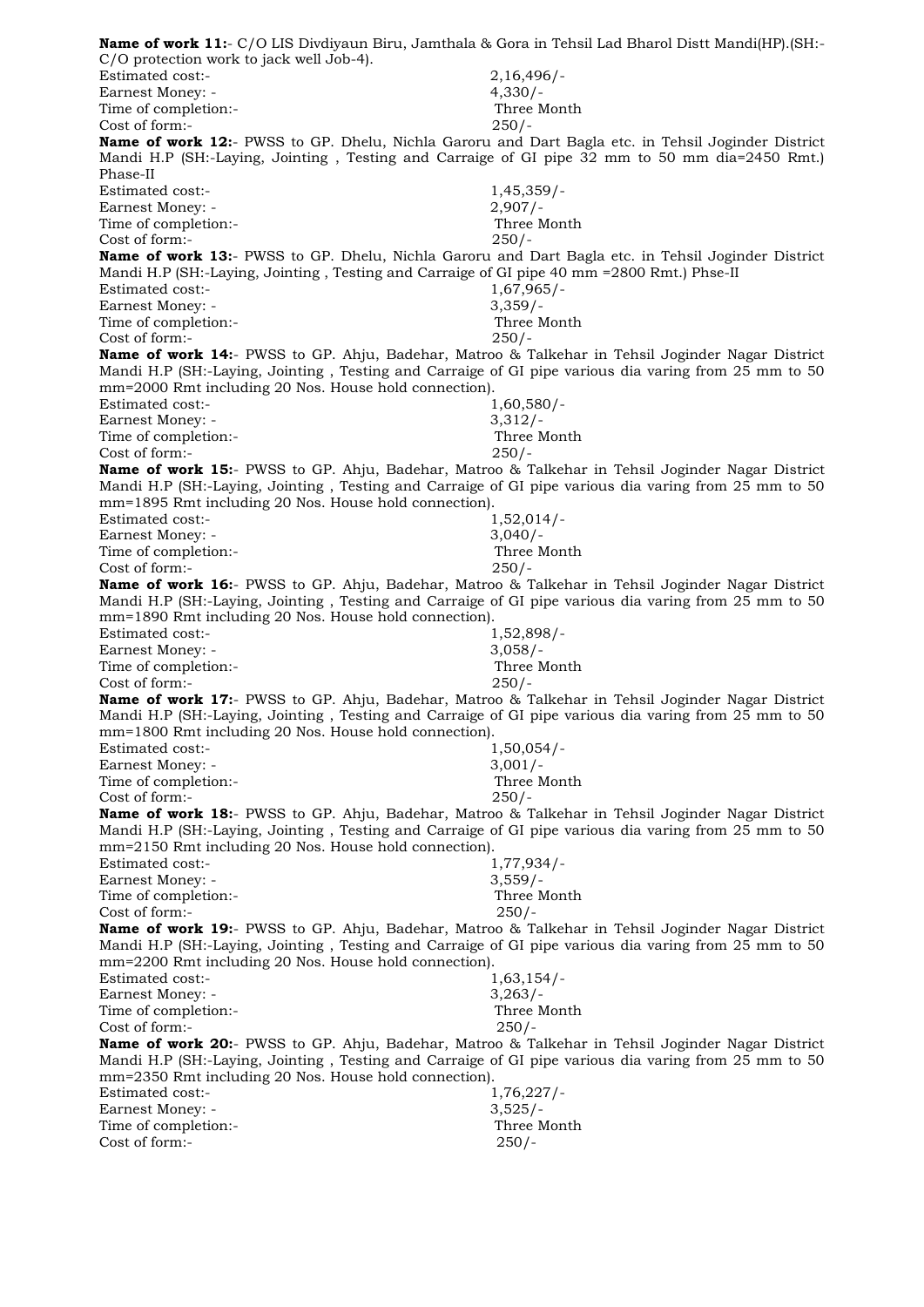**Name of work 21:**- PWSS to GP. Ahju, Badehar, Matroo & Talkehar in Tehsil Joginder Nagar District Mandi H.P (SH:-Laying, Jointing , Testing and Carraige of GI pipe various dia varing from 25 mm to 50 mm=2050 Rmt including 20 Nos. House hold connection). Estimated cost:- 1,62,270/- Earnest Money: - 3,245/-Time of completion:- Three Month Cost of form:- 250/- **Name of work 22:**- PWSS to GP. Ahju, Badehar, Matroo & Talkehar in Tehsil Joginder Nagar District Mandi H.P (SH:-Laying, Jointing , Testing and Carraige of GI pipe various dia varing from 25 mm to 50 mm=2100 Rmt including 20 Nos. House hold connection). Estimated cost:- 1,64,339/-Earnest Money: - 3,287/-Time of completion:- Three Month Cost of form:- 250/- **Name of work 23:**- Aug. of Water Supply Langna and Kharihar (under SCCP) in Tehsil Joginder Nagar District Mandi H.P (SH:-Laying, Jointing, Testing and Carriage of G.I pipe 40 mm dia for Gravity Main  $=2400$  Rmt) Estimated cost:- 3,04,425/- Earnest Money: - 6,090/-Time of completion:- Three Month Cost of form:- 250/- **Name of work 24:**- Aug. of Water Supply Langna and Kharihar (under SCCP) in Tehsil Joginder Nagar District Mandi H.P (SH:-Laying, Jointing, Testing and Carriage of G.I pipe 80 mm dia for Gravity Main RD 0 to 1500=1500 Rmt) Estimated cost:- 3,14,063/-Earnest Money: - 6,290/-Time of completion:- Three Month Cost of form:- 250/- **Name of work 25:**- Aug. of Water Supply Langna and Kharihar (under SCCP) in Tehsil Joginder Nagar District Mandi H.P (SH:-Laying, Jointing, Testing and Carriage of G.I pipe 50 mm dia for Gravity Main RD 0 to 2100=1500 Rmt) Estimated cost:- 2,86,388/- Earnest Money: - 5,730/-Time of completion:- Three Month Cost of form:- 250/- **Name of work 26:**- Aug. of Water Supply Langna and Kharihar (under SCCP) in Tehsil Joginder Nagar District Mandi H.P (SH:-Laying, Jointing, Testing and Carriage of G.I pipe 50 mm dia for Gravity Main RD 2100 to 4200=5730 Rmt) Estimated cost:- 2,86,388/- Earnest Money: - 5,730/-Time of completion:- Three Month Cost of form:- 250/- **Name of work 27:**- Aug. of Water Supply Langna and Kharihar (under SCCP) in Tehsil Joginder Nagar District Mandi H.P (SH:-Laying, Jointing, Testing and Carriage of G.I pipe 65 mm dia for Gravity Main RD 1400 to 2800=1400 Rmt) Estimated cost:- 2,69,325/- Earnest Money: - 5.390/-Time of completion:- Three Month Cost of form:- 250/- **Name of work 28:**- Aug. of Water Supply Langna and Kharihar (under SCCP) in Tehsil Joginder Nagar District Mandi H.P (SH:-Laying, Jointing, Testing and Carriage of G.I pipe 65 mm dia for Gravity Main RD 0 to 1400=1400 Rmt) Estimated cost:- 2,69,325/- Earnest Money: - 5,390/-Time of completion:- Three Month Cost of form:- 250/- **Name of work 29:**- Restoration of Rain Damages to LWSS Pirh Behdlu Maman and Banander in Tehsil Lad Bharol District Mandi H.P (SH:- C/O storage tank of 30000 Ltrs capacity at Bhardon. Estimated cost:-<br>Earnest Money: - 3,48,770/-<br>6,975/-Earnest Money: -Time of completion:- Three Month Cost of form:- 250/- **Name of work 30:**- Restoration of Rain Damages to WSS Narohali Draman in Tehsil Lad Bharol District Mandi H.P (SH:- C/O storage tank of 30000 Ltrs capacity at Draman. Estimated cost:- 3,48,047/- Earnest Money: - 6,961/-Time of completion:- Three Month Cost of form:- 250/- **Name of work 31:**- R/M to LWSS Gagal Simas Kathoun Bhager in Tehsil Lad Bharol Mandi Under DC Deposit (SH:- Relaying of R/Main 150 mm dia at various RDs) Estimated cost:- 2,76,173/-Earnest Money: - 5,523/- Time of completion:- Three Month Cost of form:- 250/-